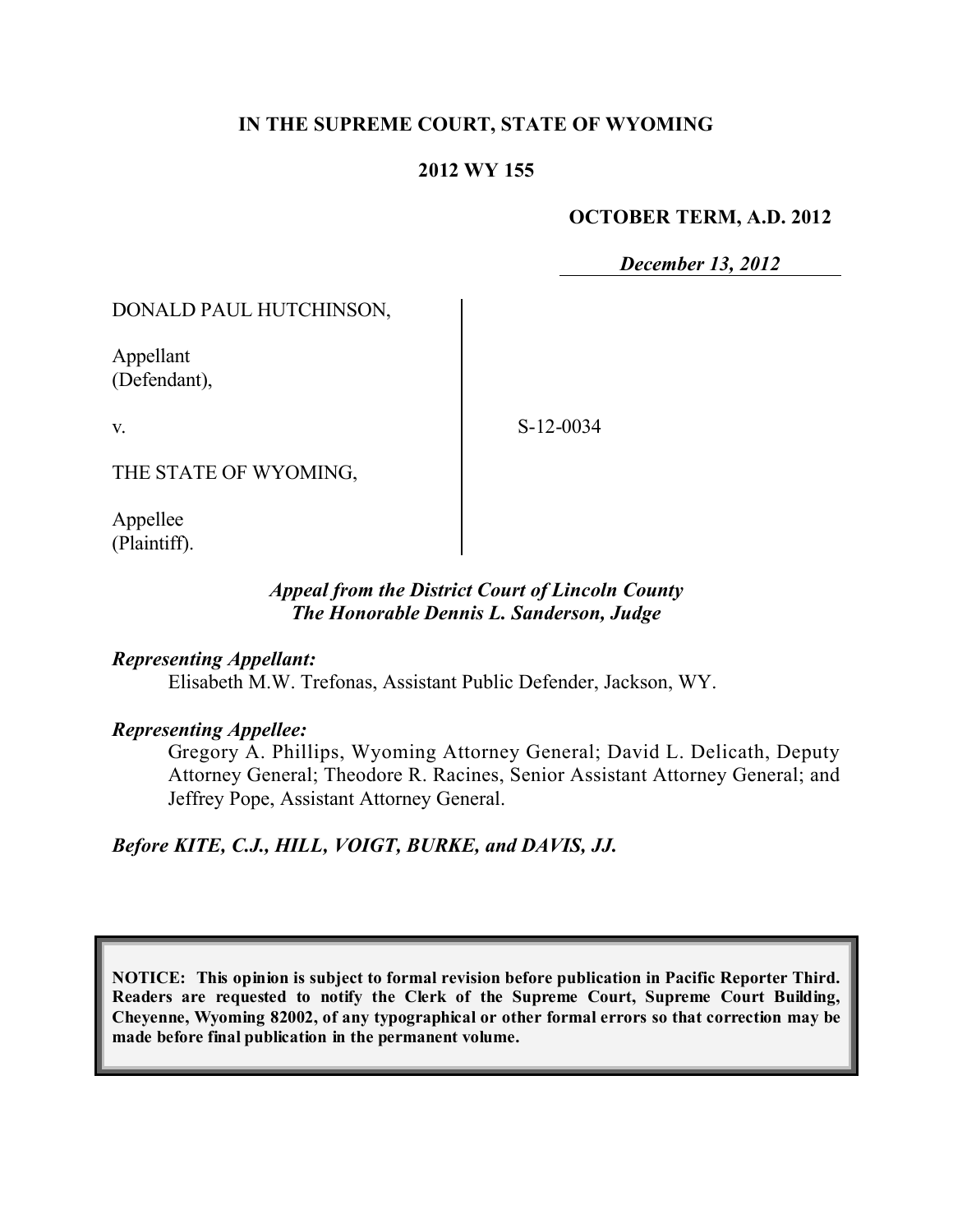**HILL,** Justice.

[¶1] Donald Hutchinson was convicted of one count of sexual abuse of a minor in the second degree. On appeal, he contends that the victim was incompetent to testify and that the district court improperly denied his Motion for Judgment of Acquittal. We will affirm.

#### **ISSUES**

[¶2] Hutchinson presents two issues:

1. Because the competency of the child witness was not properly examined and she was not competent to testify, it was clearly erroneous to allow her testimony and Hutchinson's conviction must be reversed.

2. Because there was no evidence beyond a reasonable doubt that Hutchinson had "sexual contact" with the victim, it was an abuse of discretion to deny the Motion for Judgment of Acquittal and Hutchinson's conviction must be reversed.

## **FACTS**

[¶3] In October of 2010, Donald Hutchinson was charged with one count of sexual abuse of a minor in the second degree. The charges against Hutchinson alleged that he inappropriately touched a six-year-old girl's vagina for sexual gratification while bathing her. Hutchinson was the victim's step-grandfather at the time. The victim (HAL) reported the incident to her 14-year-old brother (TL), who then told their grandmother, who reported the information to authorities of the allegations, and an investigation followed. Eventually, the case was tried to a jury on November 7-8, 2011, and Hutchinson was found guilty. He was sentenced to two to eight years at the State penitentiary, and this appeal followed. More facts will be cited hereinafter.

# **DISCUSSION**

# *I. Competency of Child Witness*

[¶4] The day trial was set to begin, and after seating the jury, the district court addressed the competency of the victim, who was eight years old at the time of trial. The hearing was held outside the jury's presence, and lasted a total of twenty-six minutes. Neither the prosecution nor defense asked questions. Instead, the court conducted the questioning of the child. The court stated at the end of the colloquy that "the information gathered here today [was] [in]sufficient to overcome the presumption that she is competent, so I'm going to allow her to testify." On appeal, Hutchinson argues that the victim was not properly examined for competency and was not competent to testify.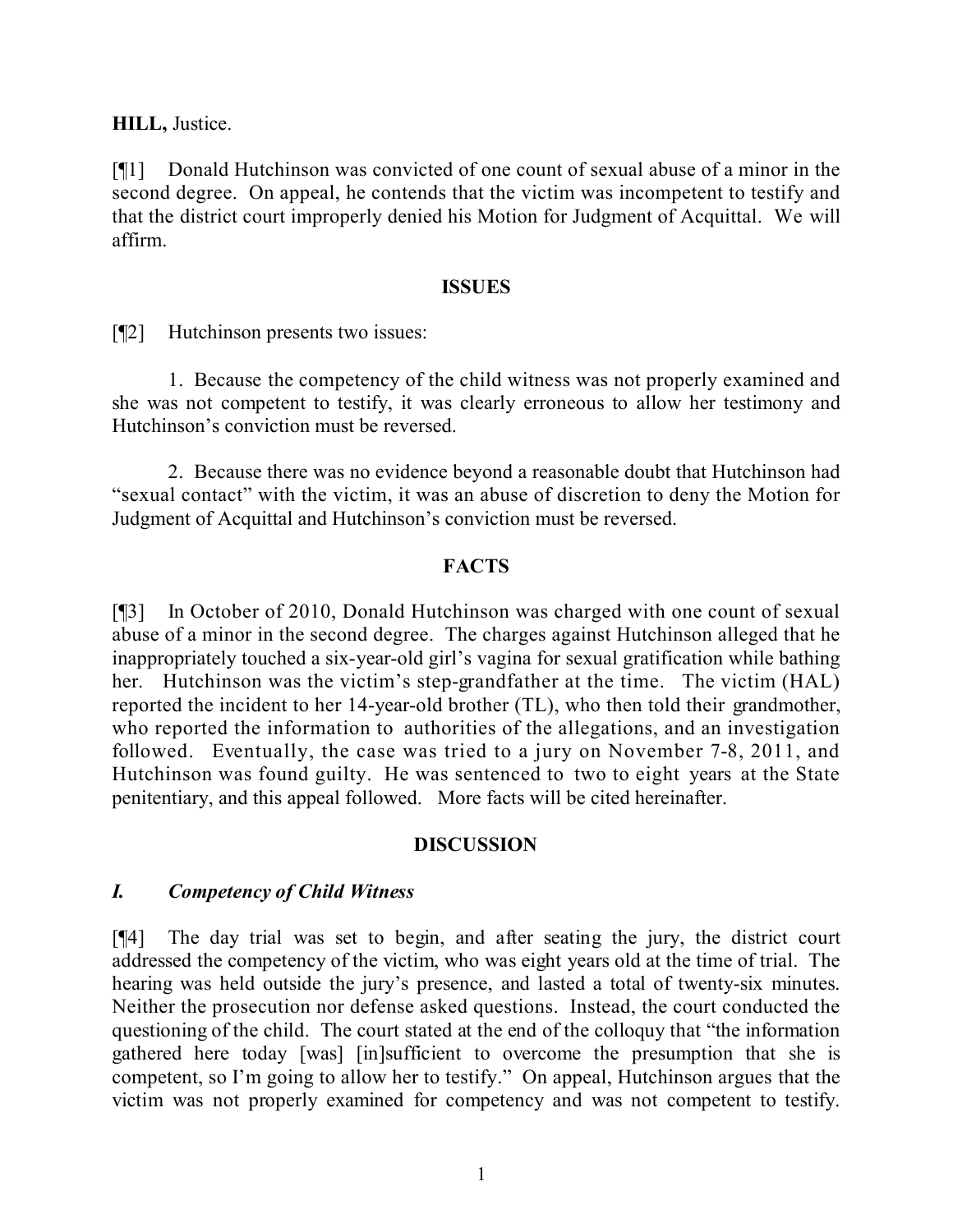Hutchinson takes issue with the competency hearing not being conducted until the first day of trial, even though he had filed a competency motion months before. Also, Hutchinson contends that the court's examination of the child was insufficient, and that the child herself showed she did not know what it meant to tell the truth, nor did she have the capacity to testify, to express her memory of the event or to understand questions about the event.

[¶5] In response, the State argues that the court conducted a meaningful competency hearing, regardless of when it was held or how long it took, and that the child satisfied this Court's five-part test for competency, which we will discuss below. First, however, we review how this Court analyzes a district court's findings regarding the competency of a child to testify:

> It is a well-established principle of law that competency of witnesses to testify is a question within the sound discretion of the trial court. However, when children are called into the courtroom to testify, we have held that once the child's competency is called into question by either party, it is the duty of the court to make an independent examination of the child to determine competency, and that determination will not be disturbed unless shown to be clearly erroneous.

*English v. State*, 982 P.2d 139, 145 (Wyo. 1999) (internal citations and emphasis omitted). We must give a considerable amount of deference to the trial court because it "is in a far better position to judge the demeanor, truth, and veracity of the witness[.]" *Gruwell v. State*, 2011 WY 67, ¶ 25, 254 P.3d 223, 231 (Wyo. 2011). Therefore,

"[w]e do not presume to place ourselves in the shoes of the trial court in these cases by reading a cold record. The trial court sees the witness' facial expressions, hears inflections in [his] voice and watches [his] mannerisms during examination. These observations are a vital part of the ultimate ruling on competency."

*Id*. (quoting *Seward v. State*, 2003 WY 116, ¶ 32, 76 P.3d 805, 819 (Wyo. 2003)).

*Mersereau v. State,* 2012 WY 125, ¶ 5, 286 P.3d 97, 103-04 (Wyo. 2012). Also speaking to witness competency, Rule 601 of the Wyoming Rules of Evidence presumes that "[e]very person is competent to be a witness except as otherwise provided in these rules." This Court has further said that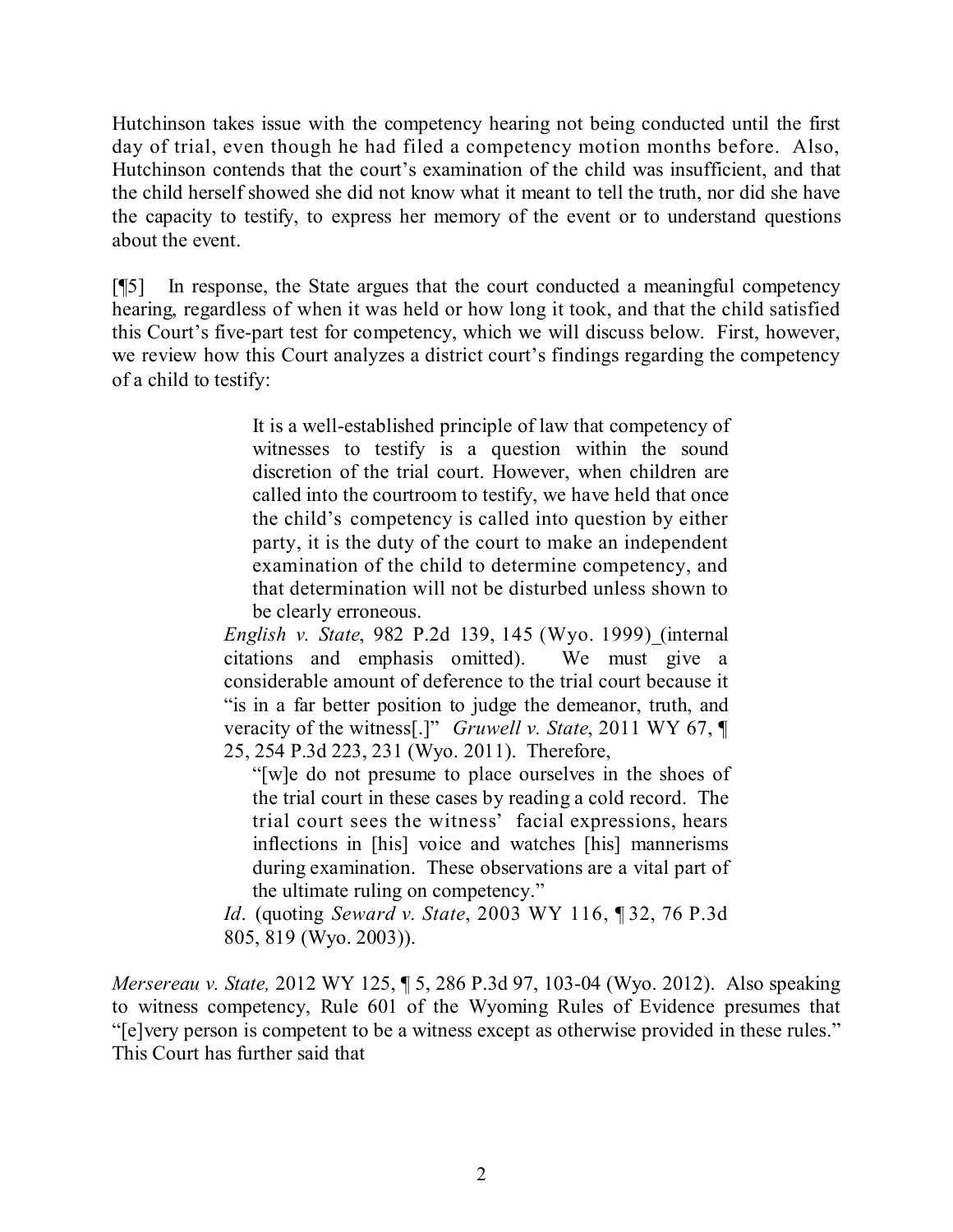"A person is generally competent to testify if he can understand, receive, remember and narrate impressions and is sensible to the obligations of the oath taken before testifying." *Simmers v. State*, 943 P.2d 1189, 1199 (Wyo. 1997). Further, a witness' intelligence, not his age, should guide a court in determining whether the witness is competent to testify. *Baum v. State*, 745 P.2d 877, 879 (Wyo. 1987).

*Mersereau*, ¶ 6, 286 P.3d 104. District courts have broad discretion in determining a witness's competency to testify at trial. *Sisneros v. State,* 2005 WY 139, ¶ 32, 121 P.3d 790, 800-01 (Wyo. 2005). Also, as we have previously recognized, a competency hearing may be held before or even during trial. *English v. State*, 982 P.2d 139, 147 n.2 ("We do not, by this decision, mandate the particular time or form of the hearing required. Some cases may be more properly heard prior to trial and some may be more properly heard during trial outside the hearing of the jury.").

[¶6] As briefly referenced above, this Court has adopted a five-part test to assist in determining a child's competency to testify. Those five parts are (1) an understanding of the obligation to speak the truth on the witness stand; (2) the mental capacity at the time of the occurrence concerning which he is to testify, to receive an accurate impression of it; (3) a memory sufficient to retain an independent recollection of the occurrence; (4) the capacity to express in words her memory of the occurrence; and (5) the capacity to understand simple questions about it. *Larsen v. State*, 686 P.2d 583, 585 (Wyo. 1984). While in *Larsen* this Court sought to diminish the likelihood of false accusations on the witness stand with the five-part test, the Court also recognized the importance of allowing children to testify:

> In this connection, it must be borne in mind that when such an offense [assaulting and taking indecent liberties upon a child] is committed, it is done with the greatest possible stealth and secrecy, so that most often the testimony of the victim, coupled with the type of corroboration we have here, is the only evidence available upon which to determine guilt or innocence. The fact that there are difficulties involved should not prevent the processes of justice from functioning.

*Id.*, 686 P.2d at 586.

[¶7] In this case, the district court held a competency hearing and determined that HAL was competent to testify. In doing so, the court noted that HAL could relate details about her life and understood the need to tell the truth. After a detailed review of the record, we agree with the district court and turn to our five-part test to explain our reasoning.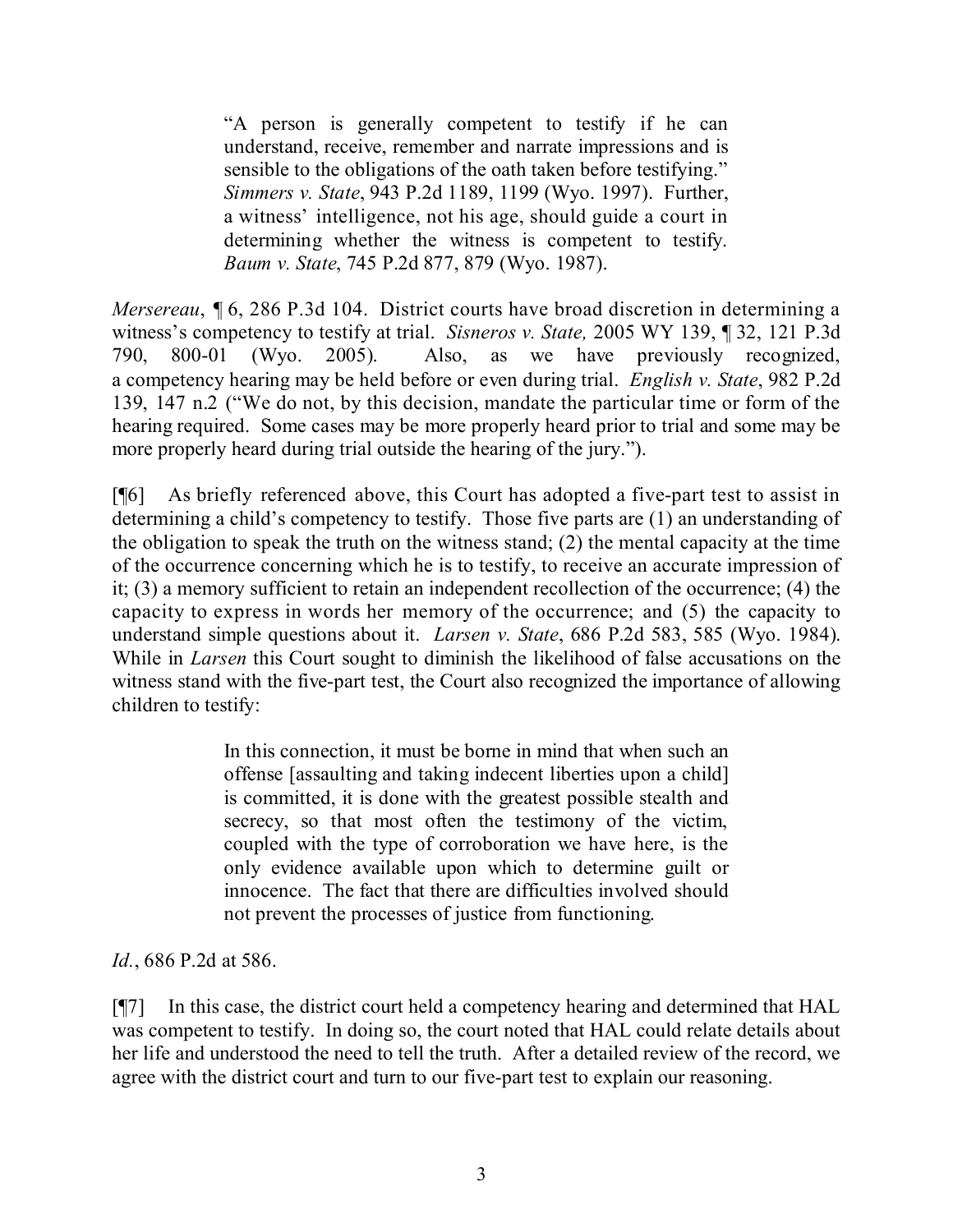[¶8] First, the test requires that the witness show an understanding of the obligation to speak the truth on the witness stand. HAL responded "yes" when the clerk of court asked if she would tell the truth. She also told the court she promised not to lie and that lying gets you "in trouble." Although Hutchinson points out that HAL said that she did not understand the meaning of the word "oath," we disagree with his conclusion that she failed the first prong of the five-part test. The test does not require an understanding of the word "oath." Other jurisdictions have made the same assessment. It is not necessary that the child be able to define the meaning of an oath but that she know and appreciate the fact that as a witness, she assumes a solid and binding obligation to tell the truth when questioned at trial. *See Smallwood v. State*, 165 Ga. App. 473, 301 S.E.2d 670, 671 (1983).

[¶9] Hutchinson connects this case, and specifically this prong of the five-part test, to *Woyak v. State,* 2010 WY 27, 226 P.3d 841 (Wyo. 2010) and suggests the length of the hearing was inappropriately short. In *Woyak*, the issue was not necessarily length and length alone but rather that the timing of the hearing did not allow for comprehensive examination of the evidence of taint *and* competency issues together. Here, there was no allegation of taint. Furthermore, there is no magic number of minutes that the court should spend determining competency of a child. Here, the questions were appropriately limited and administered only by the court, thus curtailing the length of the hearing. Most significantly, the child satisfied the first prong when she equated telling the truth as not to lie. As the district court noted, "HAL equated telling the truth as not to lie, I find that  $-$  ... and that is the essential test in determining their competency."

 $[$ [[10] The second prong of the test focuses on the mental abilities of the witness – the mental capacity at the time of the occurrence concerning which she is to testify, to receive an accurate impression of it. HAL answered questions about her previous and current grade in school, and she knew the name of her previous teacher, as well as her mother and brother, and identified Mr. Hutchinson in the court room. Also, she remembered her age at the time of the abuse. Nevertheless, Hutchinson takes issue with the following line of questions, which occurred during trial:

> Q – Have you ever lied?  $A - I$  don't know. Q – You don't know? You know the difference between telling a lie and telling the truth?  $A - Yes$ . Q – Okay. You know the difference between trying to remember something and really remembering it?  $A - Um$ , not so much. . . . .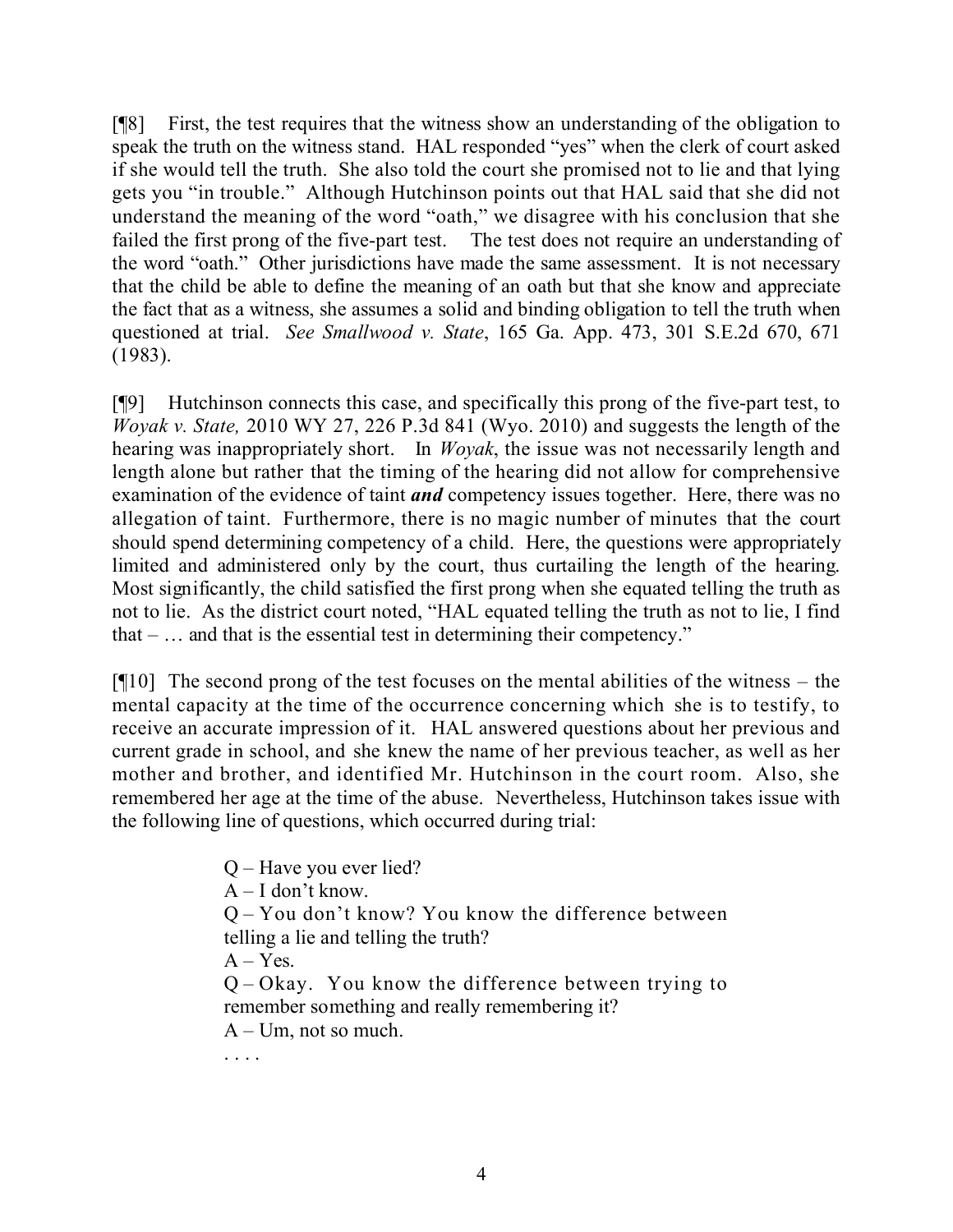Q – Okay. Now, you said you told your brother, [TL], about stuff going on with grandpa. Do you remember telling us that?

 $A - Yes.$ 

Q – Okay, where was your brother at when you told him that? . . . .

 $A$  – In the living room.

Q – Okay. And your brother was staying in a different room?  $A - Yes.$ 

Q – And did he just ask you a question about your no-nos?

A – No. He just said, "What's the matter?" And I said, um, nothing. And then he said, "Tell me the truth, please." And then I said what I need[ed] to say.

 $Q -$  So what did you need to say?

 $A - I$  need to say about my no-nos.

Q – What did you tell [TL], do you remember?

 $A - Not so much.$ 

Q – You don't remember what you told him?

 $A - No$ .

Hutchinson argues that this exchange shows HAL did not have the mental capacity to testify, to receive an accurate impression of the occurrence, the capacity in words to express her memory thereof, or the capacity to understand simple questions about it. At this point, however, HAL had already been deemed competent to testify. After defense counsel properly objected to the court's finding of competency, the court further found as follows:

> [A]dmittedly, from what I observed, she was not the best witness. She was young, but that doesn't necessarily mean she's not competent. She equated telling the truth as not to lie. I find that – and that is the essential test in determining their competency.

> …she had a recollection of who the Defendant was. She had a recollection of talking to her brother. She did talk about ten years ago. Obviously that was an impossibility, but I don't find that as a matter of her trying to lie. She was just talking about the event that she's here to testify about being a long, long time ago.

[¶11] Even if we were to consider the above line of questioning in the context of the child's competency, we do not find that it calls her competency into question. She indicates that she spoke to her brother about her "no-nos," and that she does not remember what else they spoke about. If anything, it shows her capacity to recall events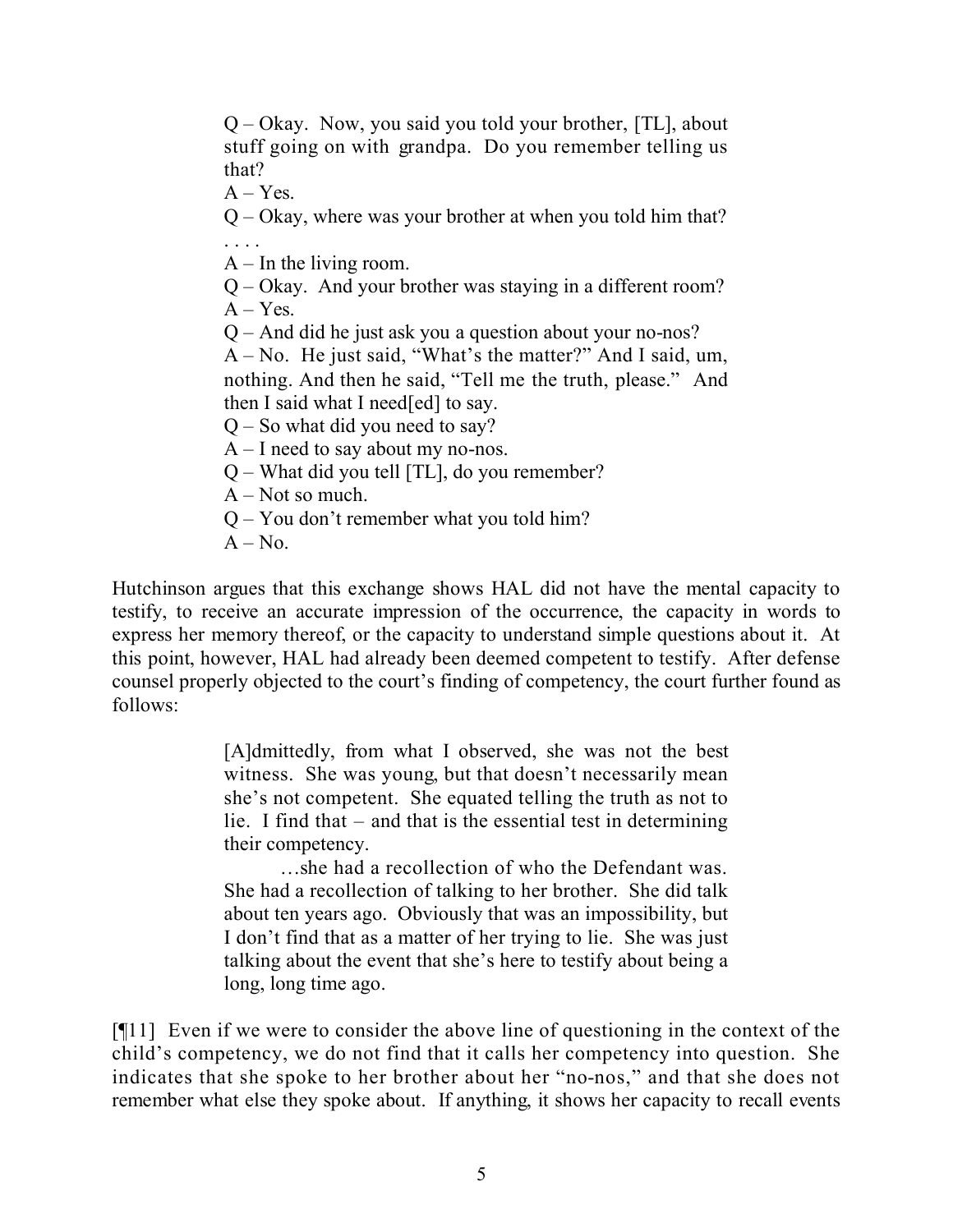only *related to* the occurrence. Furthermore, when considering her trial testimony, it is clear to this Court that she demonstrated apt mental capacity at the time of the occurrence concerning which she testified. For instance, when asked about where she lived during the incident, she remembered, "Opal." When asked who she lived with in Opal, she stated, "Um, me; my grandpa who used to be my grandpa [Hutchinson]; my grandma; my mom; my brother; and two dogs and two cats." Also, on cross-examination, HAL recalled the names of two friends and remembered that she shared a bedroom with her brother in Opal.

 $[912]$  Bearing in mind the victim's testimony, we turn briefly to our case law – in *Mersereau*, *supra*, this Court found that the district court's decision finding the victim competent to testify was clearly erroneous. We stated that while it was clear that the victim could identify the difference between the truth and a lie when asked direct questions about whether something was a truth or a lie, there was no evidence to support the conclusion that he understood the obligation to tell the truth while testifying. We considered it problematic that the victim testified to verifiably untrue information, including how many family members and pets he had. In fact, immediately after being reminded by the district court that he needed to tell the truth, the victim gave incorrect information about how many grandmothers, pets, and sisters he had. Furthermore, we also described significant concern that the victim's imagination regarding his nonexistent pets was intertwined with his testimony regarding the allegedly improper sexual incident. To the contrary, in this case there is evidence that the victim understood the obligation to tell the truth while testifying. She knew what it meant to lie and although she could not define the word oath, she was able to equate an "oath" to a "promise." And while there was a misstatement regarding the abuse happening "ten years ago," which HAL equated to "a long time ago," she nevertheless remembered how old she was when the abuse occurred and how old she was at the time of trial, and maintained that position.

[¶13] The next prong of the five-part test addresses issues regarding taint, which is not an issue in this instance. As to the last two prongs of the five-part test, (4) the capacity to express in words her memory of the occurrence; and (5) the capacity to understand simple questions about it, neither party disputes that HAL had both the capacity to express her memory of the occurrence and the capacity to understand simple questions regarding the incident.

[¶14] It is our conclusion that HAL satisfied the five-part test for witness competency, and the district court was not clearly erroneous in determining that she was competent to testify.

# *II. Denial of Motion for Judgment of Acquittal*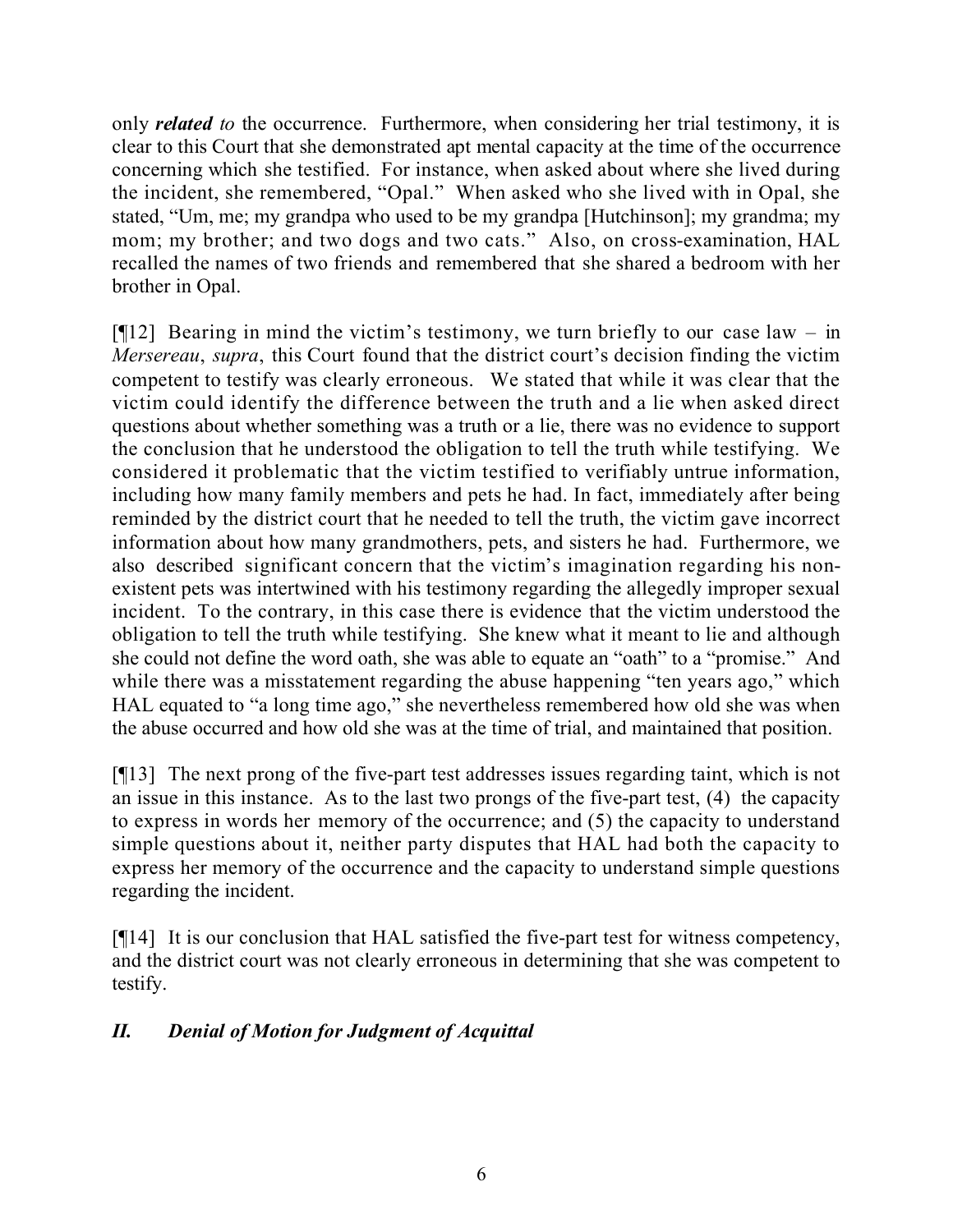[¶15] In his second and last issue, Hutchinson argues that the district court erred when it denied his motion for judgment of acquittal at the close of evidence because there was insufficient evidence to convict him. Specifically, he contends that there was insufficient evidence of "sexual contact," in that there was no proof the touching was done for the purpose of sexual arousal, gratification or abuse as required by the statute. The State responds that strong evidence existed to convict Hutchinson, and the district court ruled correctly.

[¶16] In *Taylor v. State*, 2011 WY 18, ¶ 10, 246 P.3d 596, 598-99 (Wyo. 2011), this Court described the standard applicable to a review of a denial of a motion for a judgment of acquittal:

> Our responsibility in considering the propriety of a ruling on a motion for judgment of acquittal is the same as that of the trial court. *Cloman v. State*, Wyo., 574 P.2d 410 (1978). The question raised is the sufficiency of the evidence to sustain the charge, which is a matter to be determined within the sound discretion of the trial court. *Chavez v. State*, Wyo., 601 P.2d 166 (1979); *Montez v. State*, Wyo., 527 P.2d 1330 (1974). In making that determination the district court must assume the truth of the evidence of the State and give to the State the benefit of all legitimate inferences to be drawn from that evidence. If a prima facie case is demonstrated when the evidence is so examined, the motion for judgment of acquittal properly is denied. *Russell v. State*, Wyo., 583 P.2d 690 (1978). It is proper to grant a motion for judgment of acquittal only if there is no substantial evidence to sustain the material allegations relating to the offense that is charged. *Heberling v. State*, Wyo., 507 P.2d 1 (1973), cert. denied 414 U.S. 1022, 94 S. Ct. 444, 38 L. Ed. 2d 313 (1973); *Fresquez v. State*, Wyo., 492 P.2d 197 (1971). Such a result is indicated if the evidence requires the jury to speculate or conjecture as to the defendant's guilt or if a reasonable juror must have a reasonable doubt as to the existence of any of the essential elements of the crime when the evidence is viewed in the light most favorable to the State. *Chavez v. State*, *supra*; *Russell v. State*, *supra*.

*Martinez v. State*, 2009 WY 6, ¶ 11, 199 P.3d 526, 530 (quoting *Aragon v. State*, 627 P.2d 599, 602 (Wyo.1981)).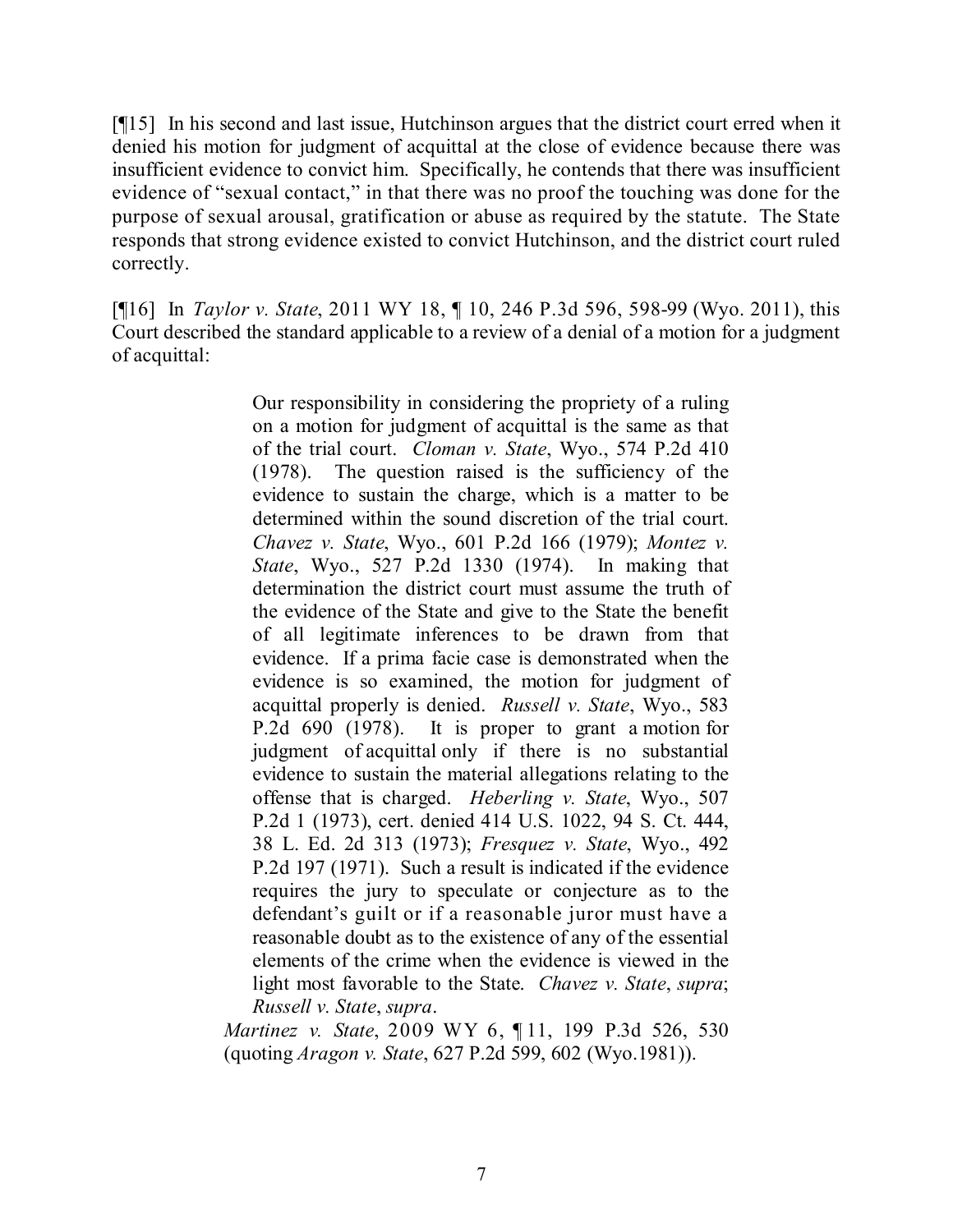[¶17] In order to prevail at trial, the State was faced with the burden of proving that Hutchinson engaged in sexual contact with HAL. Sexual contact in this instance means "touching, with the intention of sexual arousal, gratification or abuse, of the victim's intimate parts by the actor<sup>[.]"</sup> Wyo. Stat. Ann.  $\S 6$ -2-301(a)(vi) (LexisNexis 2011). The same statute in section (a)(ii) defines intimate parts to include external genitalia. Hutchinson's argument supposes that there was no evidence to support conviction under the statute. Assuming the truth of the evidence presented by the State and giving that same evidence every favorable inference, we conclude that the district court's decision was proper.

[¶18] At trial, defense counsel stated,

There is no evidence presented before the Court regarding sexual arousal, gratification. A person can touch inappropriately, can touch an area that's an inappropriate area for touching, but in order for it to be the crime of second degree sexual assault, there has to be the intention of sexual arousal, gratification, or abuse. The evidence presented before the Court lacks any and all of those aspects of sexual contact. Just because there's contact of an intimate part does not comport with sexual contact within the definition of the statutes.

[¶19] Directly contradicting that statement, however, are two witnesses whose testimony supported the conclusion by the jury that there was indeed sexual contact. First, Michelle Martinez, who is Mr. Hutchinson's sister, testified that her brother told her "he had touched [HAL] and had gotten into trouble and blamed the whole thing on his now exwife because she – they had no sex life." Second, Hutchinson's ex-wife testified that when she asked Hutchinson "why he would touch a small child in the way that he touched her" he did not deny touching her, and said he did so because it was "the right opportunity." Along with the testimony of those two witnesses, the State also presented strong circumstantial evidence that Hutchinson engaged in sexual contact with HAL. HAL testified that Hutchinson touched her "no-nos" and that she was scared to tell anyone about it because Hutchinson told her to keep it a secret. Perhaps most significantly, the victim's brother testified that HAL told him that Hutchinson also touched her out of the bath and in the bedroom. We find this to be strong evidence of touching for sexual arousal or gratification.

# **CONCLUSION**

[¶20] We conclude the trial court's decision that the child victim was competent to testify was not clearly erroneous. Having passed the five-part test elicited by this Court during an impromptu but proper hearing, finding HAL competent to testify was squarely